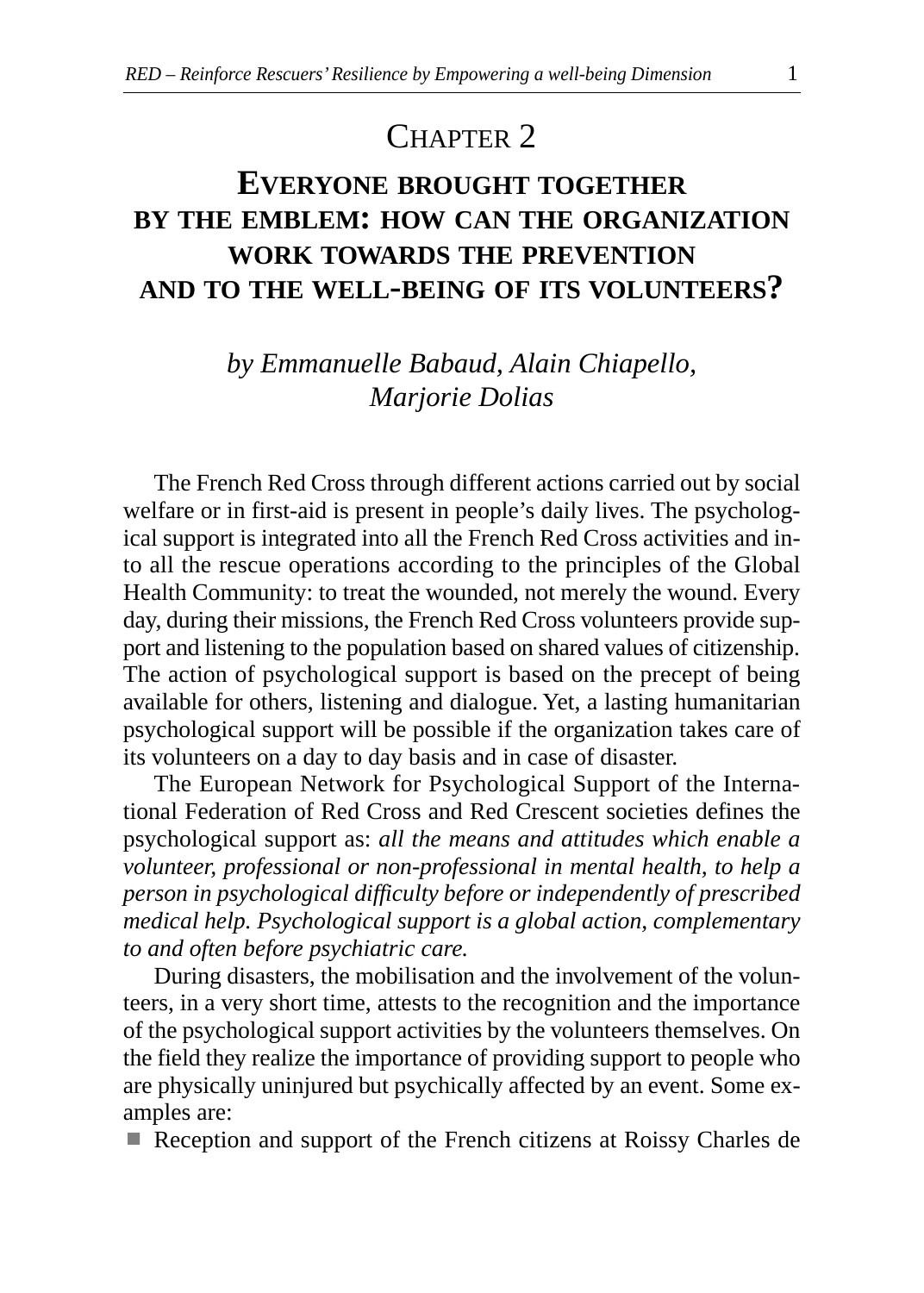Gaulle airport (France) after the events in Chad in February 2008, in Lebanon in 2006 or after the tsunami in 2004.

- Support to the bereaved families after an air crash, like in Sharm'el Sheikh or in Venezuela in 2004, where French citizens have been involved.
- Support to the disaster victims during floods or more recently after the tornado in the north of France in August 2008.
- Reception in emergency centres during extreme weather conditions.
- Psychosocial support to the elderly and homeless persons during heat waves.

For 15 years, considering all the operations during disasters in which the French Red Cross has been engaged, the first-aid volunteers haven't had to perform any technical action. Most of their activities have been devoted to psychological support or emergency social welfare. According to the modernization of the civil security law (13th August 2004) a specific agreement is intended for the disaster victims support operations for which the French Red Cross is registered. Thus, the activities of the first-aid volunteers are not limited to performing technical acts but to integrating global citizen action,"listening to the people is the other way of rescuing".

The World Health Organization's definition of health "*a state of complete physical, mental and social well-being"* makes us understand that the psychological support is to the psychological life what first-aid is to physical life. The first-aid volunteers are not experts in psychological suffering but they are competent in bringing support and warmth to a person suffering. In a crisis situation, it's important to rely on a social network. When cultures consider a person as a member of the community and not as an independent human being, the community and its rituals will provide a support to the persons suffering. In western societies, associations play an important role in restoring the social bonds between citizens. In order to make psychological support activities durable and to be a strong link in the solidarity chain, the volunteers should have a support themselves. Indeed psychological support mission needs human involvement from the volunteers.

Thus, reflection about the way an organization can work towards the prevention and to the well-being of its volunteers is necessary.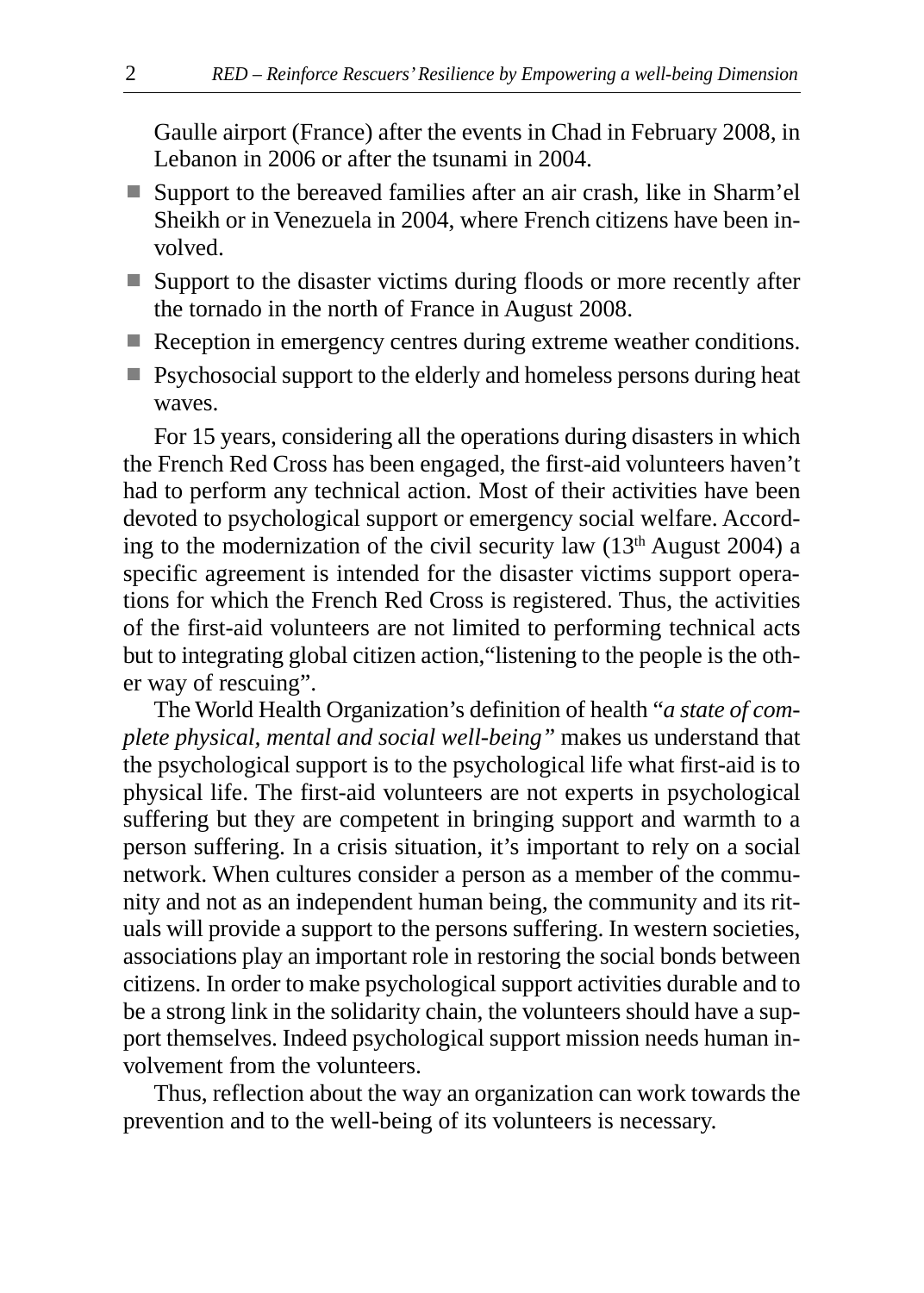# **I. FROM THE INDIVIDUAL TO THE FRENCH RED CROSS VOLUNTEERS CORPS**

### **1. Motivation and representation of work**

During the RED workshop, the question of motivations to become a rescuer has been asked to the persons who attended to the meeting. Their answers were the following:

Everyone wants to become a rescuer:

- To wear a uniform;
- To drive an ambulance;
- $\blacksquare$  To belong to a group who helps the others;
- To be a hero;
- $\blacksquare$  To look for adrenaline rush;
- Because of trauma during the childhood;
- Because of trauma of relatives;
- But only 10% of the rescuers know what a rescuer really is.

If these answers are analysed more precisely, some of them refer to the job itself (to wear a uniform, to drive an ambulance, to be a hero, to look for adrenaline rush), or to more personal motivations (to belong to a group who helps the others, because of trauma during the childhood, because of trauma of relatives).

Indeed, the motivations to become a rescuer linked to the job itself are sometimes related to the social image of the rescuer. In fact, the activities of the rescuers are often idealised by the society. They are considered as heroes. The representation of work is idealized by the volunteers themselves. Indeed, when they apply to become a rescuer they think that they will save lives. Sometimes, becoming a rescuer is a new lease on life for some people who failed in their professional or private life. Thus, some secret motivations are possibly hidden behind the declared ones.

According to Barthold Bierens de Haan<sup>1</sup>, former psychiatrist at the International Committee of the Red Cross (ICRC) and who was re-

<sup>1</sup> B Bierens de Haan, *Sauveteurs de l'impossible, un engagement à haut risque*, Paris, Belin, 2005.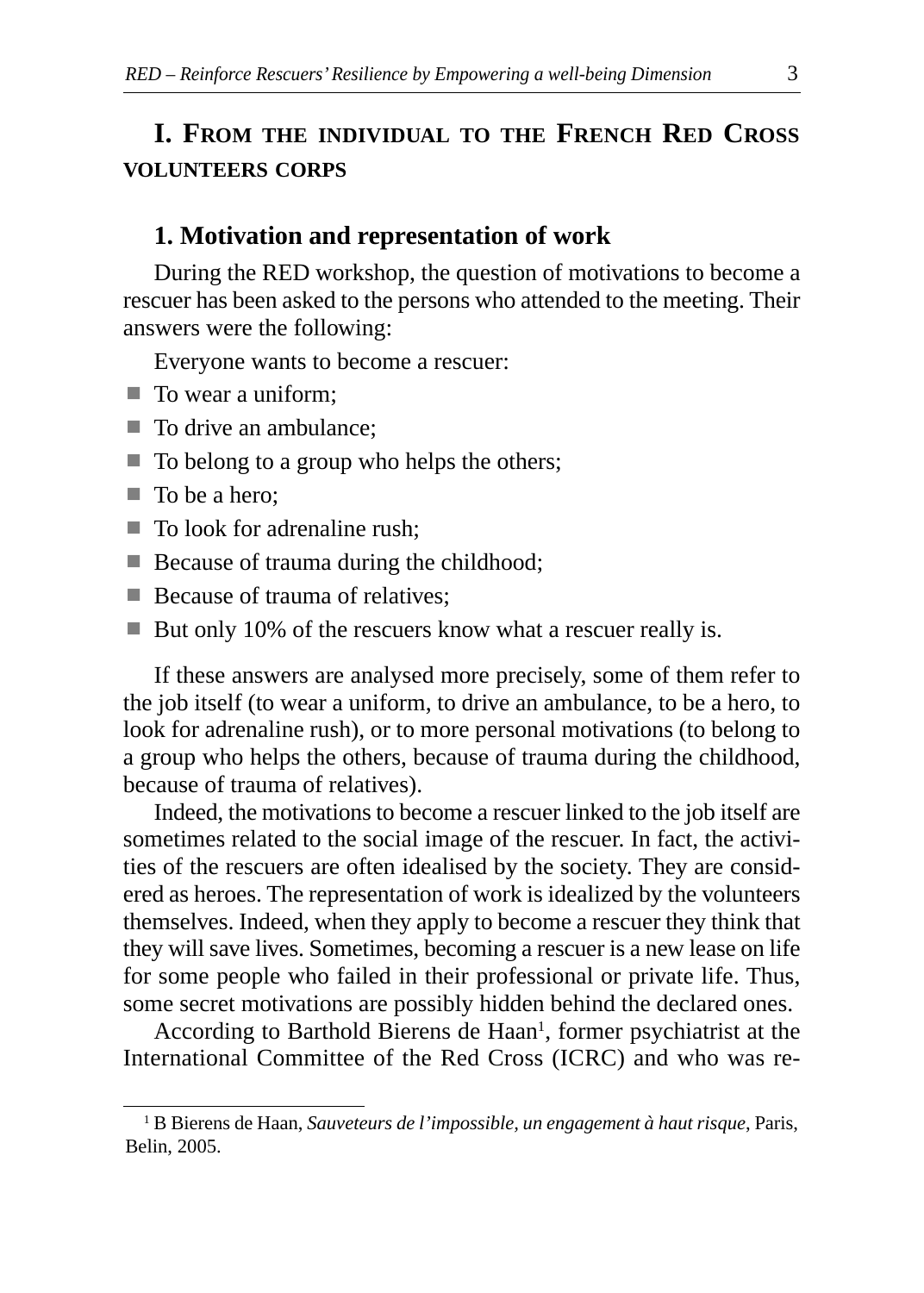sponsible of the psychological support program for the ICRC's volunteers, involving oneself in rescue activities and helping the others could be a consequence of some events during the childhood. The motivations explained during the RED workshop such as trauma of relatives and trauma during childhood are clearly referring to the conclusions of Bierens de Haan. The involvement with the victims could be a way allowing the responders not to think about their own problems. According to Bierens de Haan, becoming a rescuer could also be considered as a resilience process. It's a way to live one's life being neither victim nor aggressor. And more than the decision of being a rescuer, the behaviour of the rescuers during their missions takes root in the individual psyche. Indeed, the need of repairing could illustrate the will to fix their suffering outside of themselves instead of thinking about their inner suffering.

Even if these aspects can't be generalized to all the rescuers, the organizations should take them into account for several reasons:

- $\blacksquare$  The reality of work might be different from the representation the applicants had before becoming rescuers. So they perhaps won't find in their activities what they expected and feel disappointed about that;
- It's not always possible, for the organizations, to assess the motivations of applicants. How far an organization should know about the private life of its volunteers? But it doesn't mean that the organization can't do anything. The motivations of the rescuers will have an impact on their relations with the victims. The different actions carried at the French Red Cross in order to prevent the rescuers from psychological disorders will be presented along this chapter.

How will the group of colleagues and the organization give the possibility to an individual, with his strengths but also his vulnerabilities, to cope with the work on the field and particularly the psychological support of the victims?

#### **2. Team and psychological support**

The group, as an envelope, gives to the individuals a reassuring relational and social area.

When the individual identity vanishes, the *esprit de corps* becomes apparent by a strong cohesion, by unanimity and invulnerability feelings. The group has common values influencing the representations and the individual actions. The group belonging or the reference to a group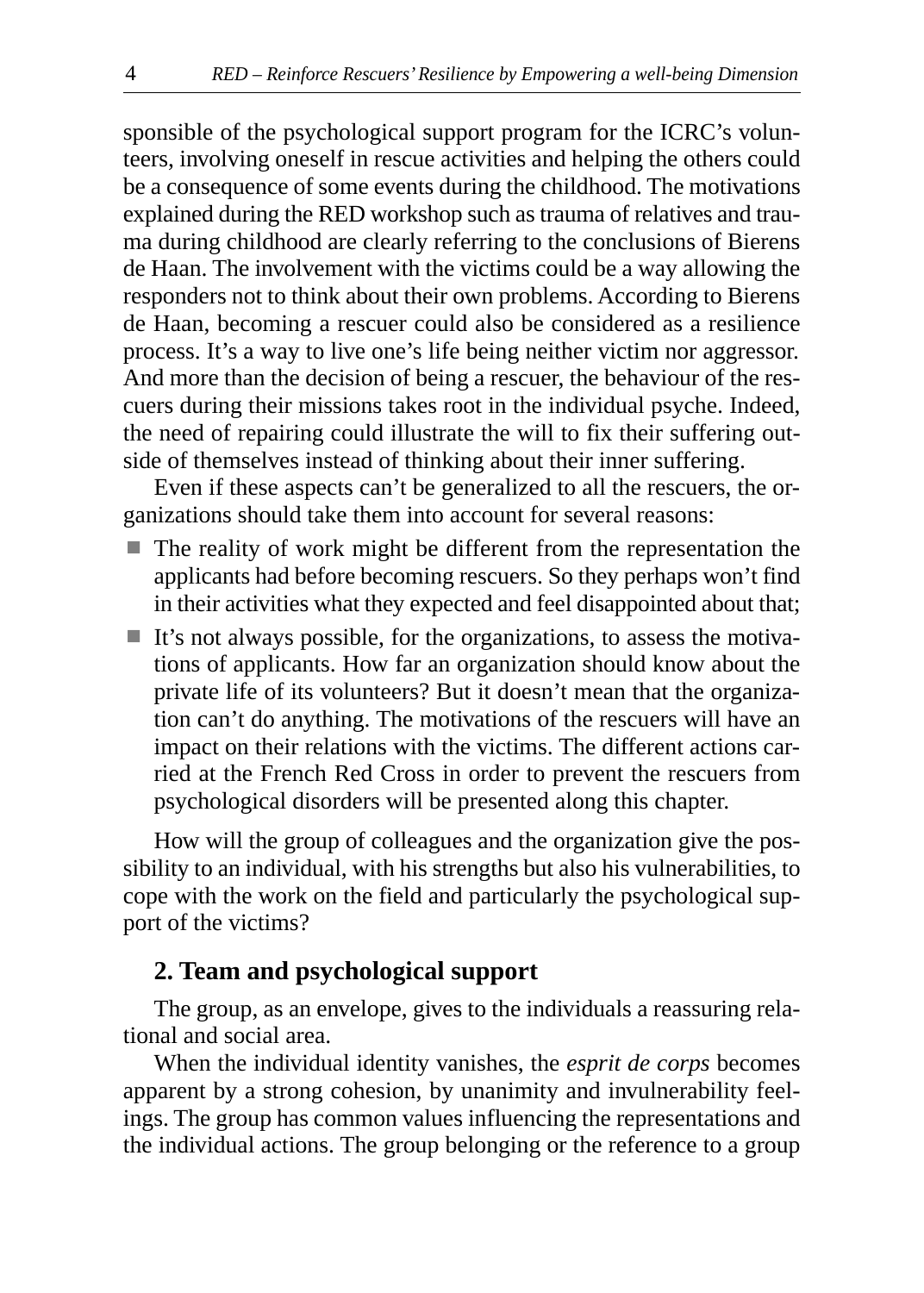such as first responders conveys a superman image in which each one roots his dreams and draws his models.

But if the group has a containing function for the volunteers, is the group also able to support them when the image of the hero is broken because of an intervention which failed or when the contact with the victims reminds the volunteer his own injuries?

Indeed, the virile and male chauvinist culture often existing in the emergency centres does not support the expression of the emotions, which can be regarded as weakness. "The members of the first-aid organizations often think they do not have the right to have emotions. They are asked to face this type of situation. "*If not, they have to choose another job"*: this is often heard in the emergency environment from old colleagues or from chiefs. The firemen, for example, are primarily composed by men who often learned during their training that crying is a sign of weakness and/or is reserved to the girls<sup>2</sup>".

This quotation illustrates the institutional dimension which prevents the expression of the emotions and which leads to the stigmatization and the setting aside from the group.

According to De Soir, the first responders as a group often use black humour or cynicism and adopt a typical masculine and extrovert behaviour in order to distance themselves from a highly emotional intervention. The first responders wouldn't accept the support from an external mental health professional but would agree to be supported by their peers<sup>3</sup>, and this peer support is necessary in a team.

The organization should allow this support to be operative making the culture of the organization evolving.

#### *Transmission and peer support*

The French Red Cross considers that the organization of teams composed by two volunteers when it's possible is a means to promote the peer support.

Indeed, experience is a protecting factor for the stakeholders but al-

<sup>2</sup> E De Soir, *Le modèle CRASH de l'intervention psychosociale dans le contexte de calamités et de catastrophes*, Journal International de Victimologie.com, Octobre 2004, 3 (1).

<sup>3</sup> E De Soir, *Gestion du stress traumatique chez les Sapeurs-Pompiers et les Ambulanciers*, Urgences pratiques.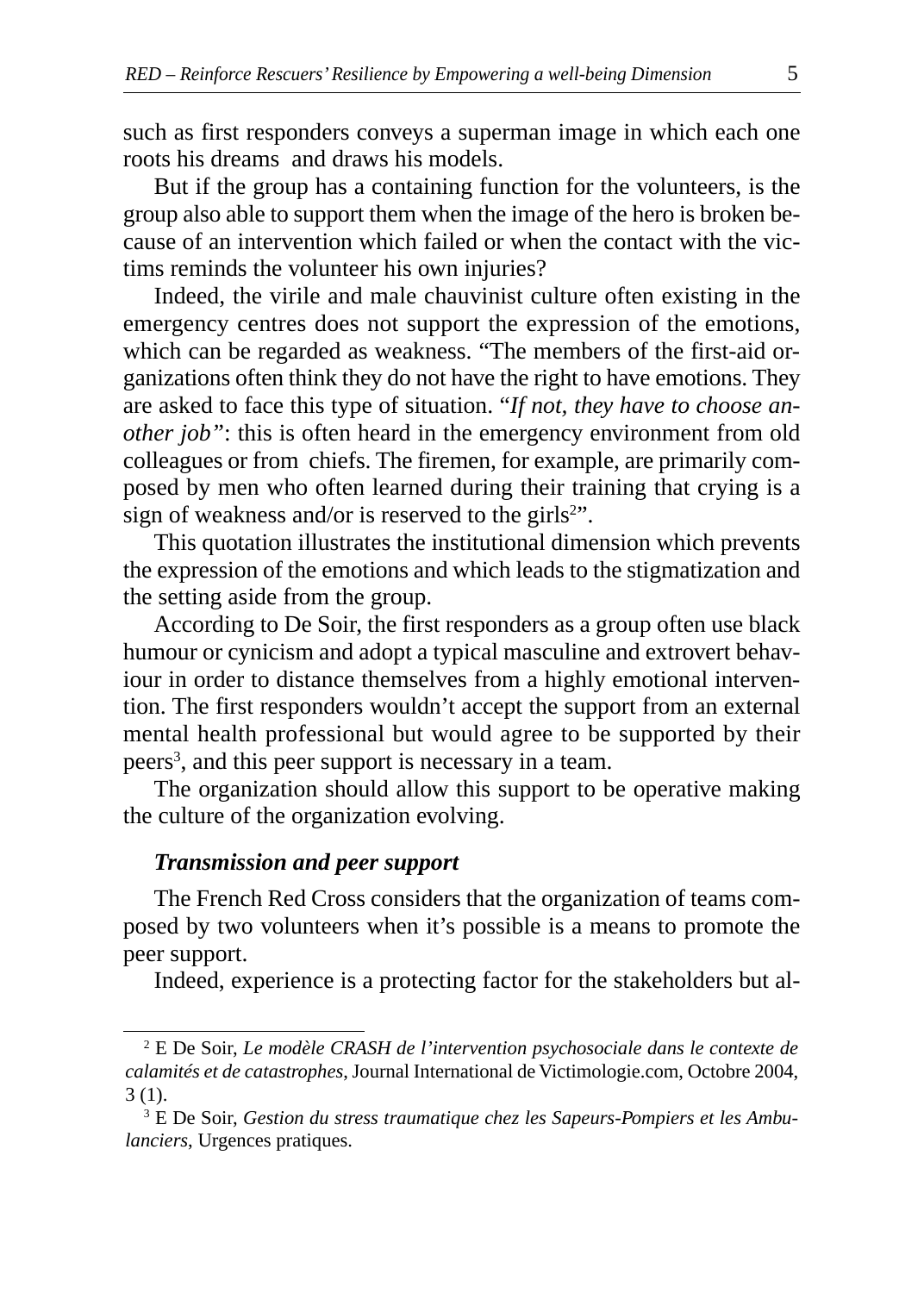so for the victims. Experience, should prevent from psychological risks and should allow to the less experiment volunteers to be supported in good conditions. The sharing of experiences and the team work as described above facilitate the transition from the theoretical stage (training to psychological support) to the practical and operational stage. It allows the verbalization of feelings and the calling into question of one's limits with the support of the peers. Indeed the transmission between the generations is the initiation of juniors by seniors. The elders are their guides and the essential idea is to consider this transmission in a dynamic way: the culture of the rescuers can't be dissociated from the individuals who make it alive. It's thus necessary to prepare the rescuers to support the victims but also their colleagues without an excessive psychologization.

## *The organization can give meaning to the experiences of the rescuers*

The first-aid world progressively changes at the French Red Cross. Indeed, the increase of the activity of psychological and social support ask to the rescuers to take into account more and more the psychological dimension of suffering and not only to perform a technical action. Through this humanist conception, the myth of the rescuer as a hero changes to become more human. Responding to the physical and psycho-social needs of the victims reinforce the human dimension of the rescuers: their past, their life projects, their aspirations. That's why to face these demands the rescuers have to listen, to reassure but also to protect themselves. The way the rescuers will deal with the emotion generated by the work with the victims depends from the way the organization takes into account the psycho-social dimension of work. The organization doesn't always take into account this dimension which, as a result, won't be considered as important by the rescuers. Pushing this dimension aside leads to the denial of the human being of the victims but also of the rescuers'. The rescuers won't verbalize their emotions and it won't be possible for them to give a meaning to their experiences. The rescuers might live the reality of the event in resonance with their history. It remains important for them to keep the necessary distance from the victims in order to avoid the identification with the victims because otherwise they won't be able to provide a support. Thus, the rescuers have to recognize their limits, their signs of stress and the signs of stress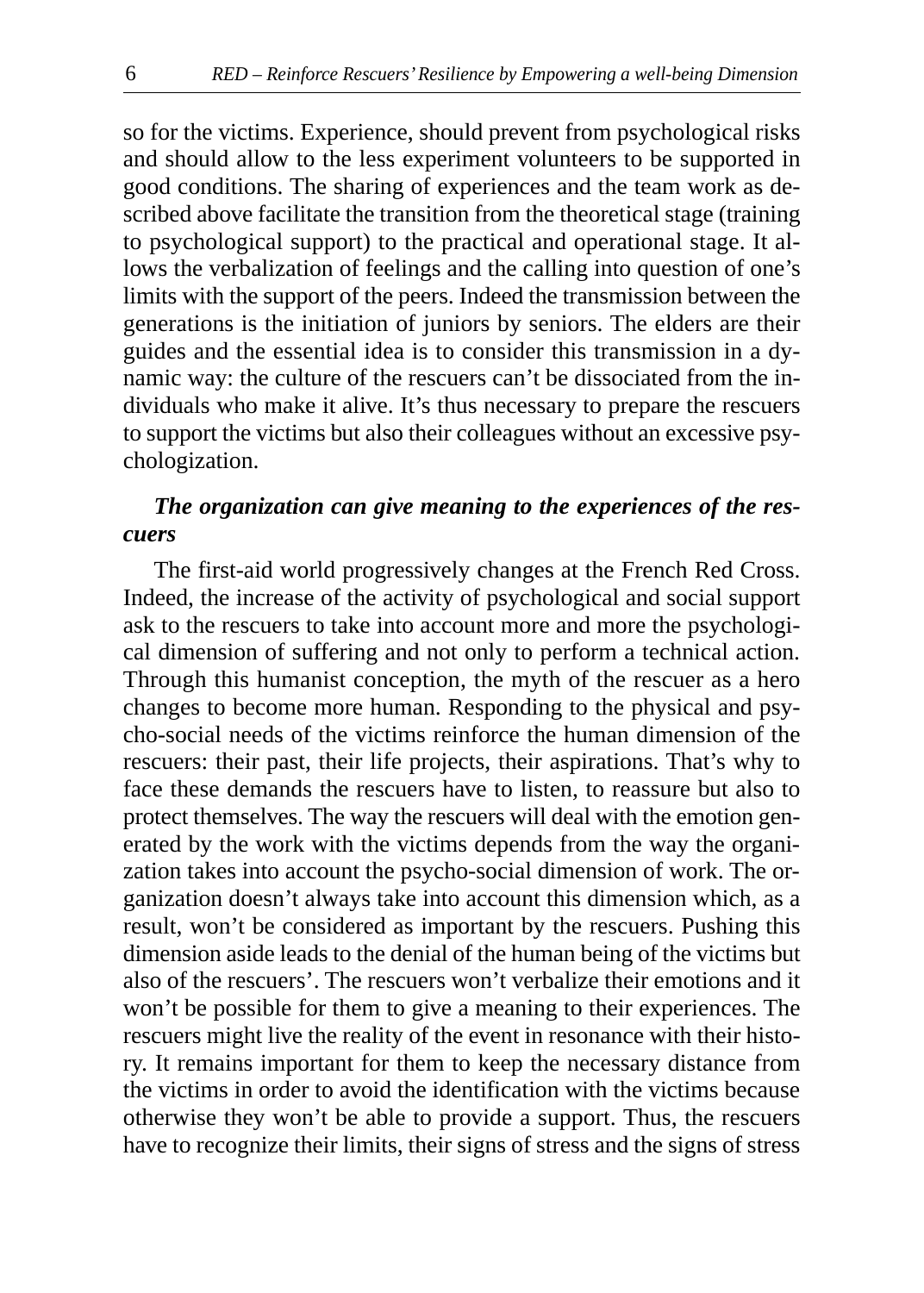of their colleagues. The organization should admit the rescuers' stress reactions and propose answers.

The organization will give meaning to the experience of its volunteers during their mission by different ways. A first distinction can be made between the precautionary principle and the prevention principle.

Elements of the precautionary principle are described hereafter:

- Goodwill isn't sufficient;
- Listening to someone cannot be improvised, the listening behaviours should be learned;
- $\blacksquare$  To prevent oneself from the identification with the victims;
- $\blacksquare$  To be aware of ones limits;
- $\blacksquare$  To identify the resource persons.

The prevention principle could be defined as the necessity for the organization to take into account and to train its volunteers to all the dimensions of a mission, the technical aspects but also the psychological support aspects. As a social body, the organization can be considered as a buffer in front of the reality as the culture at larger scale plays a protective role from trauma<sup>4</sup>.

# **II. TRAINING IN PSYCHOLOGICAL SUPPORT: HOW TO MEET THE NEEDS OF THE VOLUNTEERS OF THE FRENCH RED CROSS?**

Even if it is not required to be a mental health professional to support someone, training is necessary. Volunteers are used to perform a technical action such as resuscitation, but when they have to deal with psychological suffering, they don't know what to say or how to behave. One of the results of the focus group on the well-being of the responders during the Red workshop was that self-confidence is an important aspect. The responders meant by self-confidence knowledge, skills and the ability to perform. Some of the responders of the group thought that they had insufficient knowledge about the difficulties they would have to cope with in the field.

That's why training for psychological support is so important, not only to provide support to the victims but also for the well-being of the

<sup>4</sup> Tarquinio C., Tarquinio-Mousel P., *Aspects psychosociaux et culturels du trauma*, Stress et Trauma, 2002 ; 2 (3) : 157-162.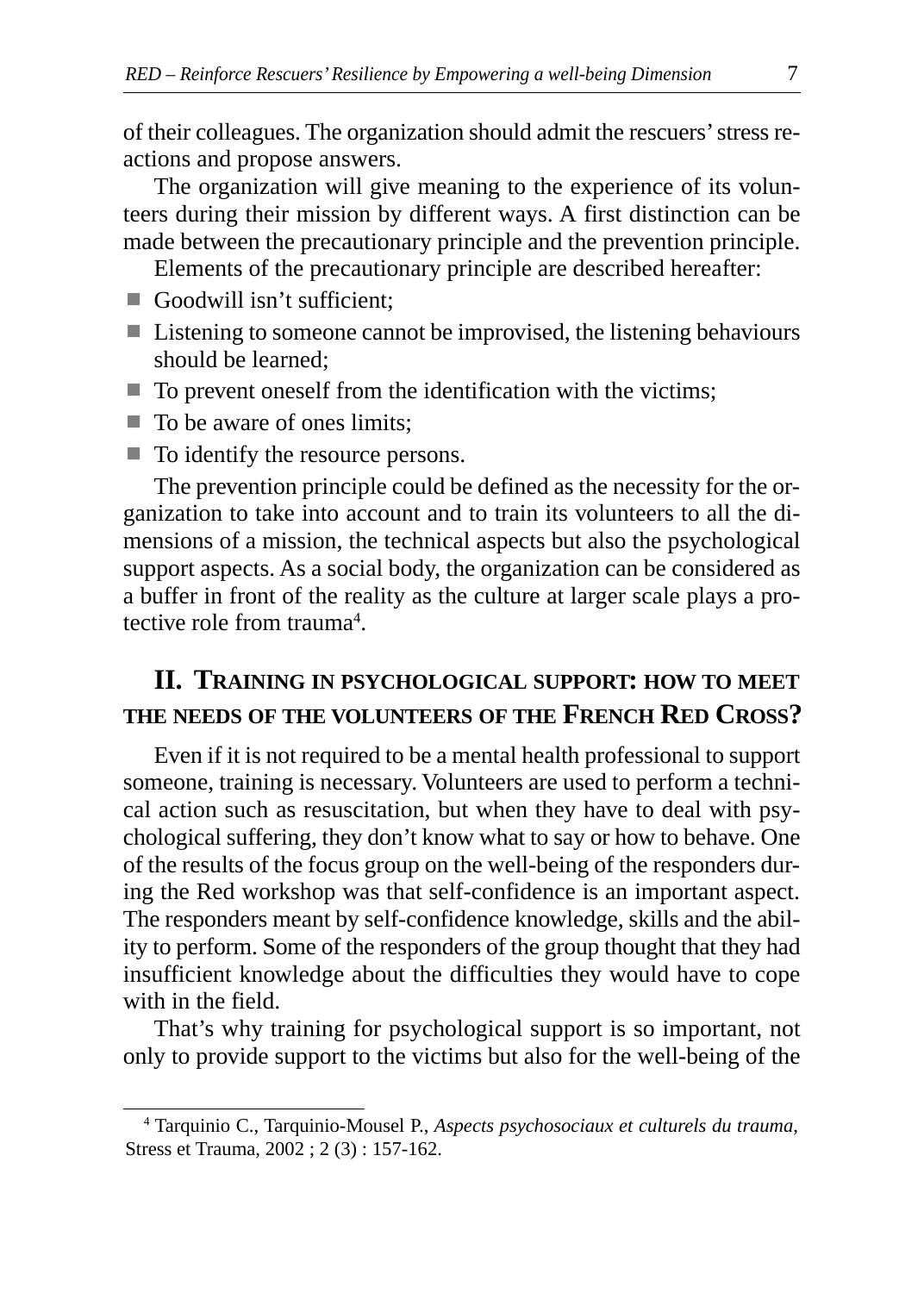responders themselves. To train doesn't mean giving some recipes, but giving reflection tools that will be helpful on one hand during the mission but on the other hand before the mission by helping the volunteers to identify their personal limits.

#### **1. Emotional reactions of the stakeholders**

The stakeholders who are working during disasters can present some specific emotional reactions.

The specific emotional reactions are feelings of helplessness, guilt, anger, failure. They can also present an acute stress disorder or later a trauma. These reactions or these pathologies are well known.

The "Mille-Feuilles syndrome" results from observations made at the French Red Cross on the emotional state of mind of some rescuers during operations. Some of them indeed didn't want to go home or were looking forward to go on another operation. It could be qualified as a need of more and more. They feel helpless and guilty because they think that they could have done much more and they try to fill theses feelings by actions.

The nature of the mission can play a role in the way the stakeholder will live through it.

During their mission, the Red Cross volunteers can perform a technical action (for instance resuscitation) or psychosocial missions without technical first-aid actions.

Indeed if the stakeholders have to perform a technical action, a common defence mechanism consists in acting automatically<sup>5</sup>. The human being of the victim is not recognized, the stakeholder isolate himself from the situation, from all the stimuli. This mechanism is efficient during the operation and allows him to work efficiently without being involved emotionally. But when this situation of "automatic pilot" ends, the repressed emotions and the tension are released. In the long view, this defence mechanism doesn't allow a real understanding. Therefore when a technical action has to be performed, the stakeholder won't always be able to support the victim. That's why team work is so important. When one member of the team is concentrated on his performance, the other one can support the victim or its family.

<sup>5</sup> E.De Soir, *La gestion du stress traumatique chez les sapeurs pompiers et les ambulanciers. Expériences avec le debriefing psychologique en Belgique*. Médecine de catastrophe-urgences collectives, 1999; 2:139-152.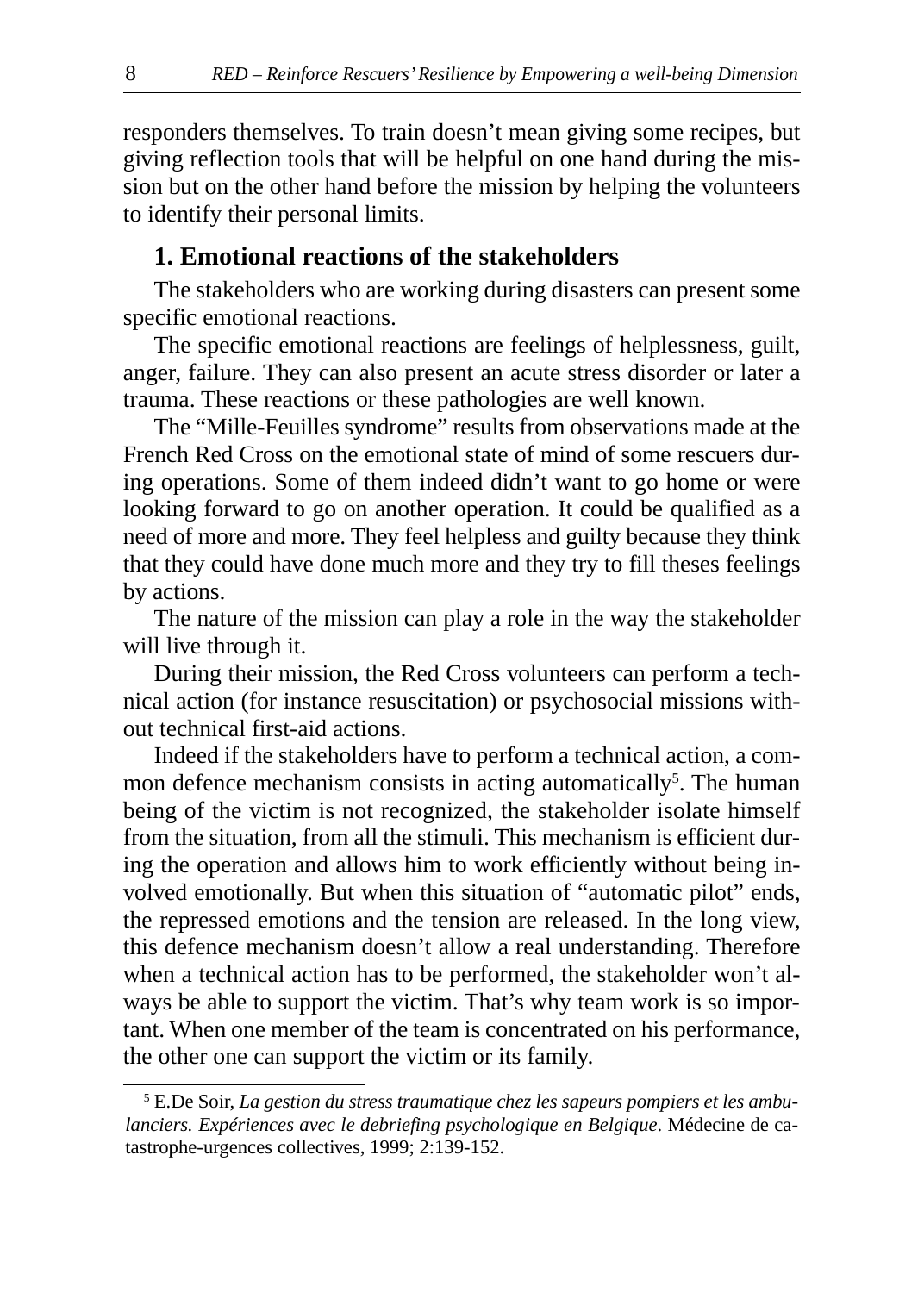In case of psychosocial operations, Serniclaes<sup>6</sup> identified some difficulties in the work of the psychosocial stakeholders. Some of the main difficulties are the following:

- The reality of the situation which might be the death or an aggression (not a imagined situation);
- $\blacksquare$  The victim constantly reminds the stakeholder of his own vulnerability;
- $\blacksquare$  The traumatic experience of the victim could remind the stakeholder his own traumatic experiences;
- The victim could transfer her aggressiveness and her helplessness to the stakeholder;
- The stakeholder has to find necessary distance. He can't be too close to the victim because it could be harmful for him but at the same time if he doesn't invest himself in the relationship there might be a break of confidence;
- $\blacksquare$  The stakeholders will feel a great helplessness because of the fact that they can't change the reality of the traumatic experience of the victims;
- The traumatic experience of the victim will change the stakeholder's vision of the world and the meaning of life.

To face these difficulties, the stakeholders can present some defence mechanisms generated because of an empathetic contagion to the victims. Some of these reactions have been identified by Serniclaes. The stakeholders can over identify with the victims (empathetic enmeshment) or on the contrary can avoid work with the victims (empathetic withdrawal).

He describes some reactions such as:

- Cynicism, black humour;
- **Dehumanization of the victims;**
- "Magma mater complex": I take care of everyone's problems;
- "Jehovah complex": I am powerful to help victims;

<sup>6</sup> O Serniclaes, *Intervenants psychosociaux face aux victimes, Processus psychodynamique de la traumatisation indirecte*, Journal International de victimologie, Janvier  $2003$ ; 1, (2).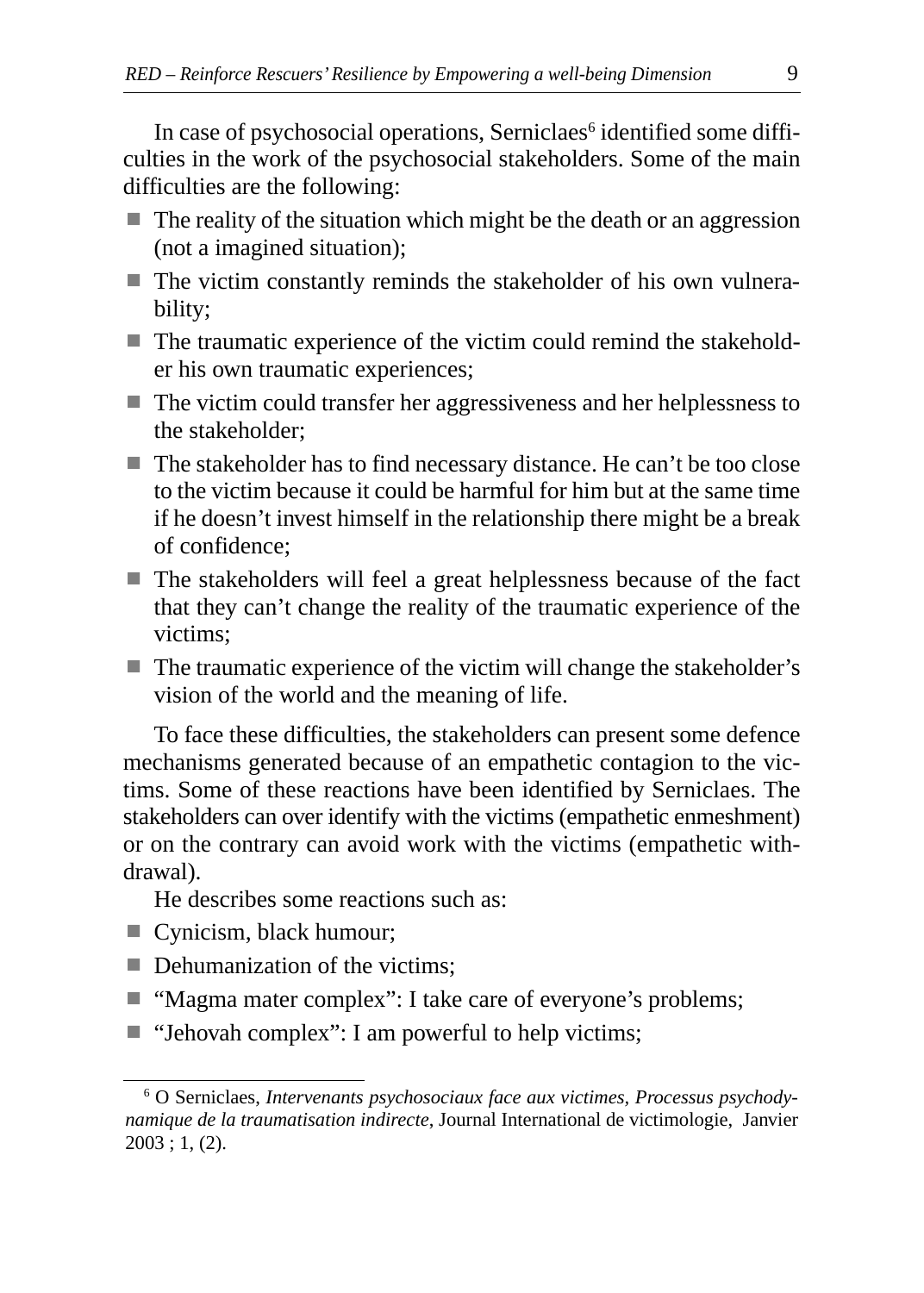- $\blacksquare$  To escape by alcohol, drug or tobacco abuse;
- $\blacksquare$  Non constructive hyperactivity.

These reactions could lead to a secondary traumatic stress. Serniclaes defines the secondary traumatic stress as the result of the stress generated by helping a traumatized person or someone in psychological difficulties and particularly if the victim is a beloved person. This process is described as a breakdown concerning the fundamental assumptions of life. He defines this process as an existential gap.

### **2. How training in psychological support could meet the needs of the stakeholders?**

In all cases, the emotions of the stakeholders have to be considered by the organization.

The organization should indeed have a role in the prevention of the psychological risks of its volunteers.

Training to psychological support could be a way to help the stakeholders to face their mission.

Considering what has been said concerning the emotional reactions of the stakeholders and the difficulties they have to face during their work, training in psychological support could meet the needs of the volunteers of the French Red Cross in different ways:

- Helping the stakeholders to keep the necessary distance from the victims. Indeed they shouldn't be involved personally but at the same time they should feel empathy for them. They should learn and experiment with the necessary distance to keep from the victims in order to avoid identification with the people they support;
- Helping them to recognize and to understand the emotions generated by their work with the victims and helping them to recognize their limits and the limits of their colleagues. Indeed, they should recognize theses emotions and find their subjective limits. The subjective factors play an important role in the way each stakeholder will live a mission. During the training they should be made aware of the fact that their life experience can have an impact on the way they will live a mission but also in the way they will support the victims. The experience will help them to support the victims with empathy and not falling down in sympathy and to recognize their own limits. A reference to the RED workshop could be made. Indeed, one of the most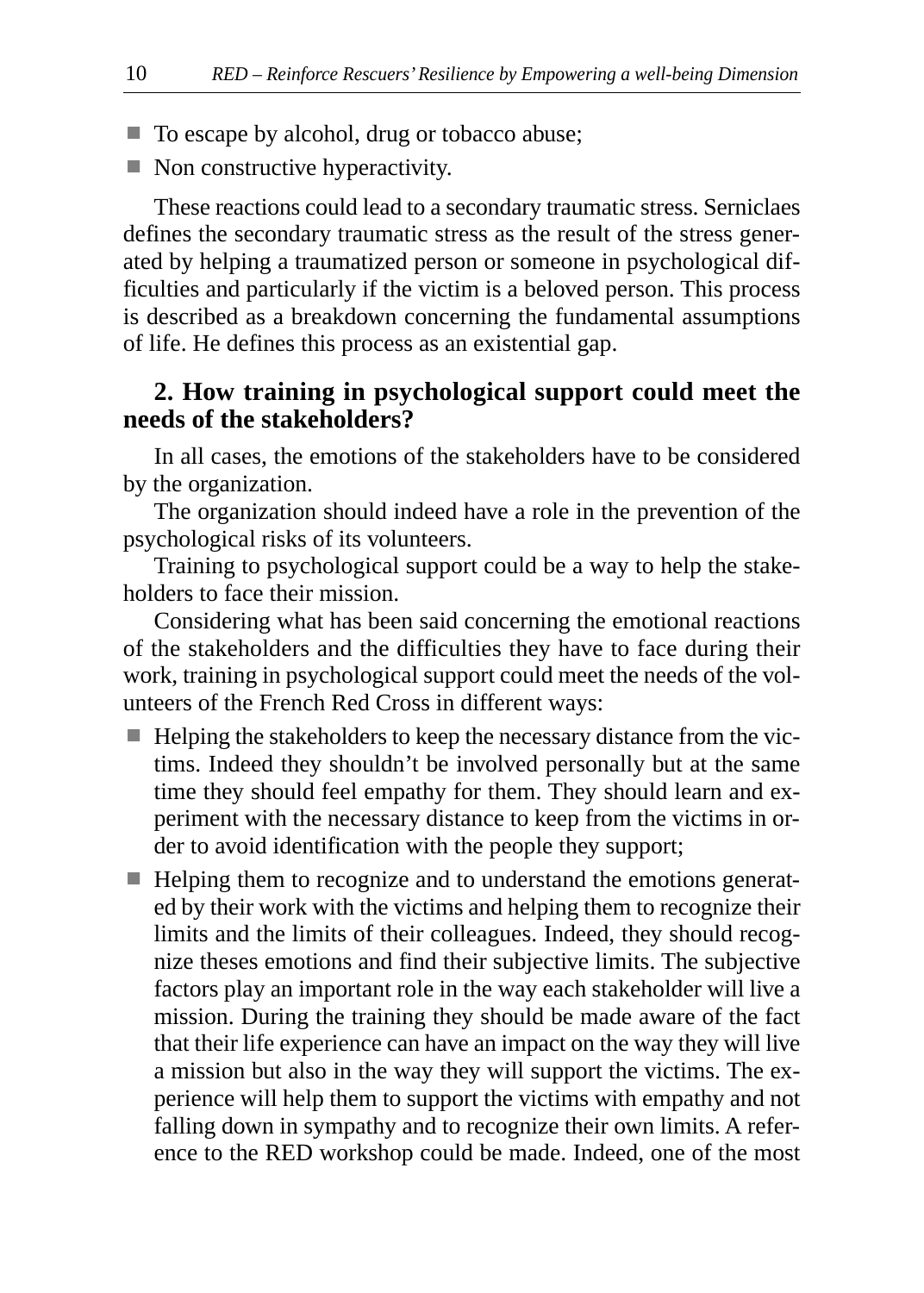important elements of well-being according to the participants was the importance of learning to know oneself;

- Giving common values and reference framework (fundamental principles of the Red Cross and Red Crescent movement). Indeed during the workshop of the RED project it has been said that volunteers who trained in the technical aspects of the work but also in the ethical values of the organization were more efficient and stayed longer in the organization than volunteers who were only trained to the technical aspects of the work. But training could also be an area where it could be explained that the first responders are not invulnerable and can feel some emotions and sometimes need psychological support. In general the culture of the organization spread a representation of the first responder as a hero. It was said during the workshop that even during the training some organizations let the trainees believe that they will act heroically. It is important to integrate in the culture of the organization that the responders can feel emotions and that it doesn't mean that they are weak or unable to do their job. Thus, the emotions of the stakeholders won't be denied by the organization, their superiors or their colleagues.

The role of the organization is also to define what is expected from the stakeholders in terms of psychological support and human relationship with the victims on a daily basis but also in case of disaster. But the organization should be clear concerning the limits of the involvement of the volunteers in their relation with the victims. Training of the people in charge of the operations is important because the way the stakeholders will behave with the victims depends partly on the way the persons in charge of the operation will behave with the stakeholders. Training is a means which allows the sharing of common values like the importance of peer support and team work.

## **3. Trainings in psychological support at the French Red Cross**

The objectives and the contents of the **First Approach Session to Psychological Support** which is compulsory for all the volunteers will be presented. Indeed, as it was said before, the psychological support is integrated in the social care and first-aid activities carried by the volunteers on a daily basis but also in case of disaster. The Complementary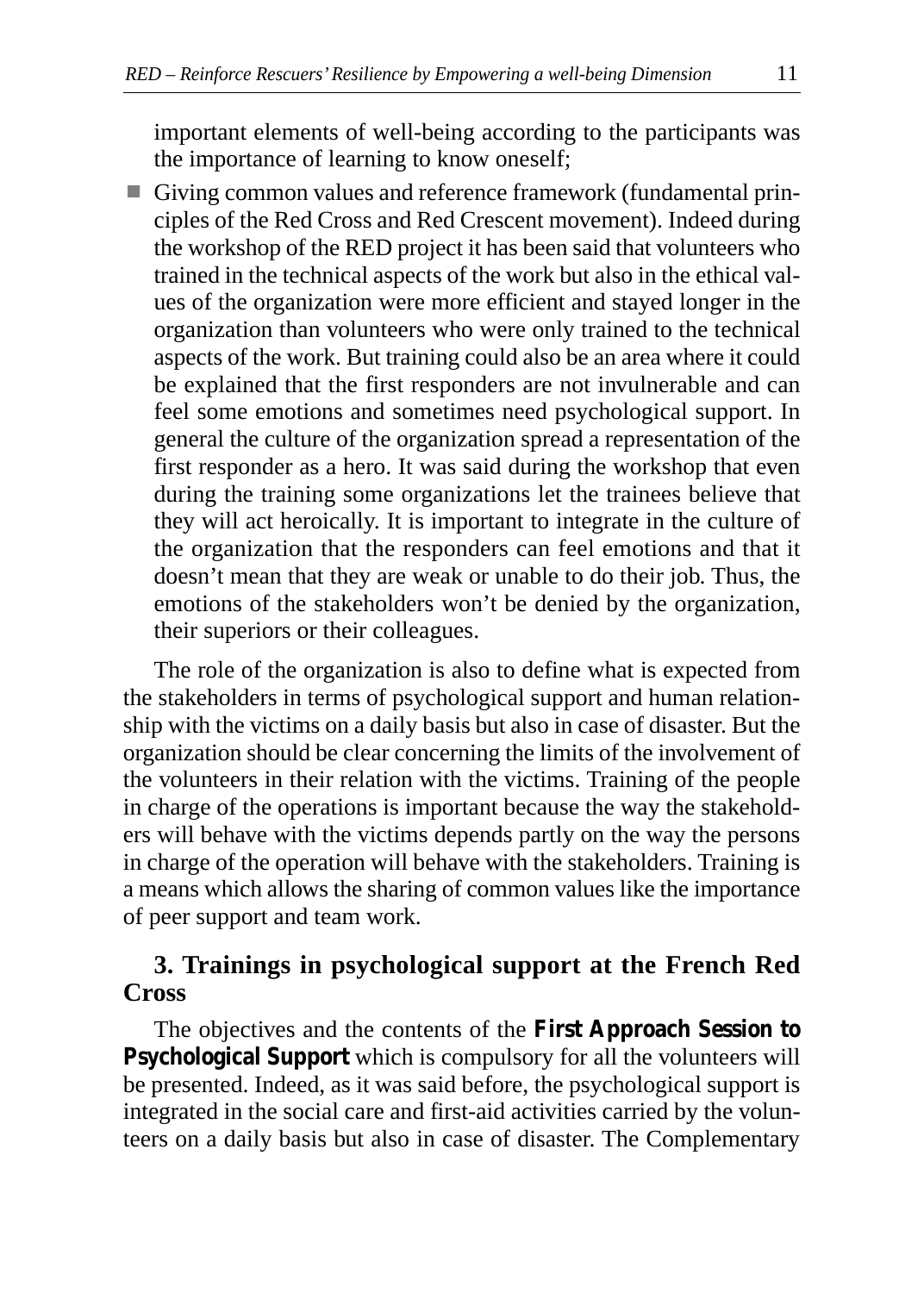Training in Psychological Support will be also presented. Several other trainings have been set up to respond to the specific needs of the volunteers on the field.

The aims of the First Approach Session to Psychological Support are:

- $\blacksquare$  To be aware of the importance of emotions, their expression;
- $\blacksquare$  To explore psychological suffering: to recognize the different modes of expression of psychological suffering and to recognize its signs;
- $\blacksquare$  To identify the listening behaviours;
- $\blacksquare$  To have notions about the mourning process.

The videogram is a pedagogical tool used in the First Approach Session to Psychological Support. During this session, the trainees watch a video showing different situations they could encounter as a volunteer in the French Red Cross. The objective is to discover the psychological support dimension and the way suffering could be expressed by the victims but also by the volunteers themselves. The videogram shows objective elements like emotions, behaviors, and tone of voice. These elements are analyzed and a response to the situation can be proposed. There is no one unique response, the importance is to give an adapted response.

For instance, one of the little role plays deals with a volunteer who has been affected by an intervention which failed (the victim died despites the attempt of resuscitation). One of her colleagues understands that something is wrong with her and tries to understand what's happened and supports her. This role play tends to make the trainees understand that psychological support is not only for the victims but also for the colleagues. In this way the culture of the organization can be transmitted.

A **Complementary Session** is available for those who are interested. The aims are:

- $\blacksquare$  To go into detail concerning some theoretical issues (mourning process, psychological suffering);
- To go into detail concerning the listening behaviours. *Active listening* is the technique used by the volunteers in their work. The different listening attitudes are presented and experimented with the trainees. Active listening allows the improvement of relational capacities of the volunteers and allows the perception of the victims' needs without presuppose these needs;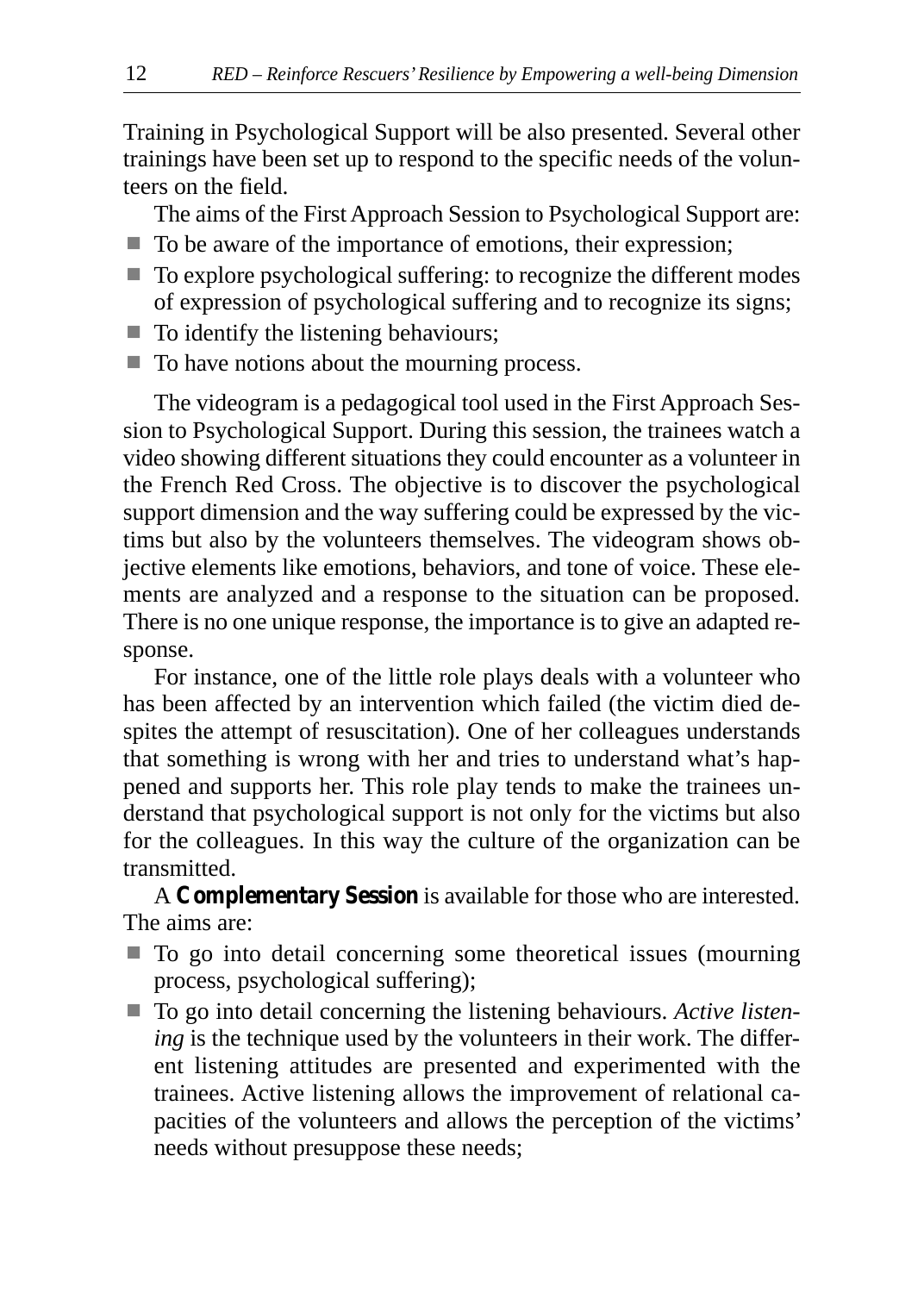- $\blacksquare$  To know the strategy of the French Red Cross in terms of psychological support and its scientific and ethic basis. The RED workshop showed the importance of the philosophy of work which helps the stakeholders to prepare themselves and to refer to common values;
- $\blacksquare$  To identify the possible relays to mental health professionals on a daily basis and in case of disaster. Indeed, even if the French Red Cross volunteers are trained to psychological support, they are not professionals of mental health and they are not asked to provide psychiatric care;
- $\blacksquare$  The differentiation and the complementary points between psychiatric care and humanitarian psychological support are presented. Indeed in France during a disaster the Red Cross works with the emergency medico-psychiatric units composed by mental health professionals. The role of the Red Cross volunteers is to provide a psychological support to the victims. If one of the victims presents some signs of acute stress disorder, they have to orient her to the emergency medico-psychiatric units. That's why the signs of stress and trauma are illustrated during the trainings. In this way, the volunteers know the limits of their work and the framework of their activity. Therefore the training gives them benchmarks.

But in the aim of the prevention of psychological risks of the stakeholders themselves, it's important that they can understand the factors and the mechanism leading to stress reactions and how they can manage stress daily but also during an operation. In this way they will be able to identify on the one hand the factors and on the other hand the signals of stress reactions for themselves and find their own limits. It's also important for them to understand that these limits might fluctuate according to the situation they are involved in during the operation or according to what they are living in their personal life. The message that the organization wants to deliver is clear, the volunteers can say "no" if they don't want to be engaged in an operation or if they want to quit the operation. But the organization also takes into account that this move is difficult for the volunteers who might fell guilty or might be afraid to be judged. That's why a training module about stress reactions is included in the training that the volunteers follow to take part in the disaster operations. That's also in part why a network of referents to psychological support has been created at the French Red Cross. These referents will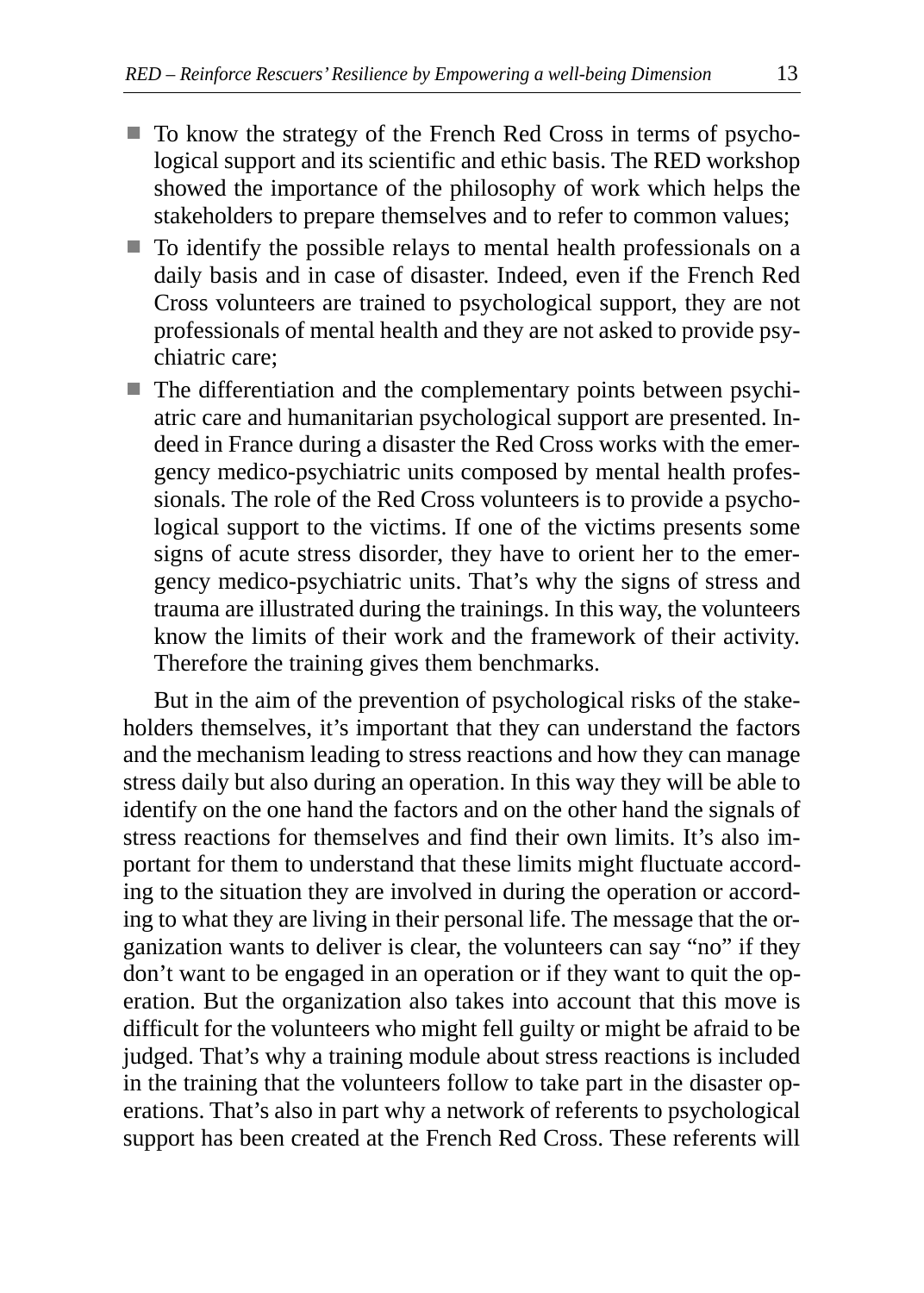indeed help the volunteers in collaboration with the director of the operation to find some adapted solutions.

# **III. TAKING CARE OF THE VOLUNTEERS: THE NETWORK OF THE PSYCHOLOGICAL SUPPORT REFERENTS AND TECHNI-CAL ADVISERS**

Taking care of the psychological life of the first responders consists in listening to them in case of disaster but also in a daily basis. The organization has to recognize the fact that they could be in difficulties or to be destabilized and to permit them to express their feelings without being considered as weak by their colleagues or by themselves. In order to change the "culture of words", the French Red Cross has been developing since 2005 a network of psychological support referents and technical advisers in France. Promoting self-expression is not limited to eat a pizza together after an operation as can be often observed. The first responders need to be supported by a mental health professional who will help them to verbalize and to think about the most important stages along their progression in the organization.

## **1. The network of the psychological support referents and technical advisers (RéSPECT)**

The network of the psychological support referents and technical advisers gathers the departmental referents to operational psychological support (RéSPOD) and the national referents to operational psychological support (RéSPON). They are mental health professionals and volunteers at the French Red Cross.

Apart from operational emergency settings, the RéSPOD conducts and facilitates the psychological support activities in his department. Daily he can be solicited to intervene for the volunteers, he participates in the elaboration of the emergency rescue program and in the implementation of the convention with the emergency medico-psychiatric unit (CUMP) of his department. The emergency medico-psychiatric units are linked to the SAMU which is the service for medical emergencies. The emergency medico-psychiatric units are engaged by the prefect in case of emergency setting. These units are composed of mental heath professionals and intervene directly for the public in order to prevent or to treat traumatic disorders linked to disaster or extraordinary events.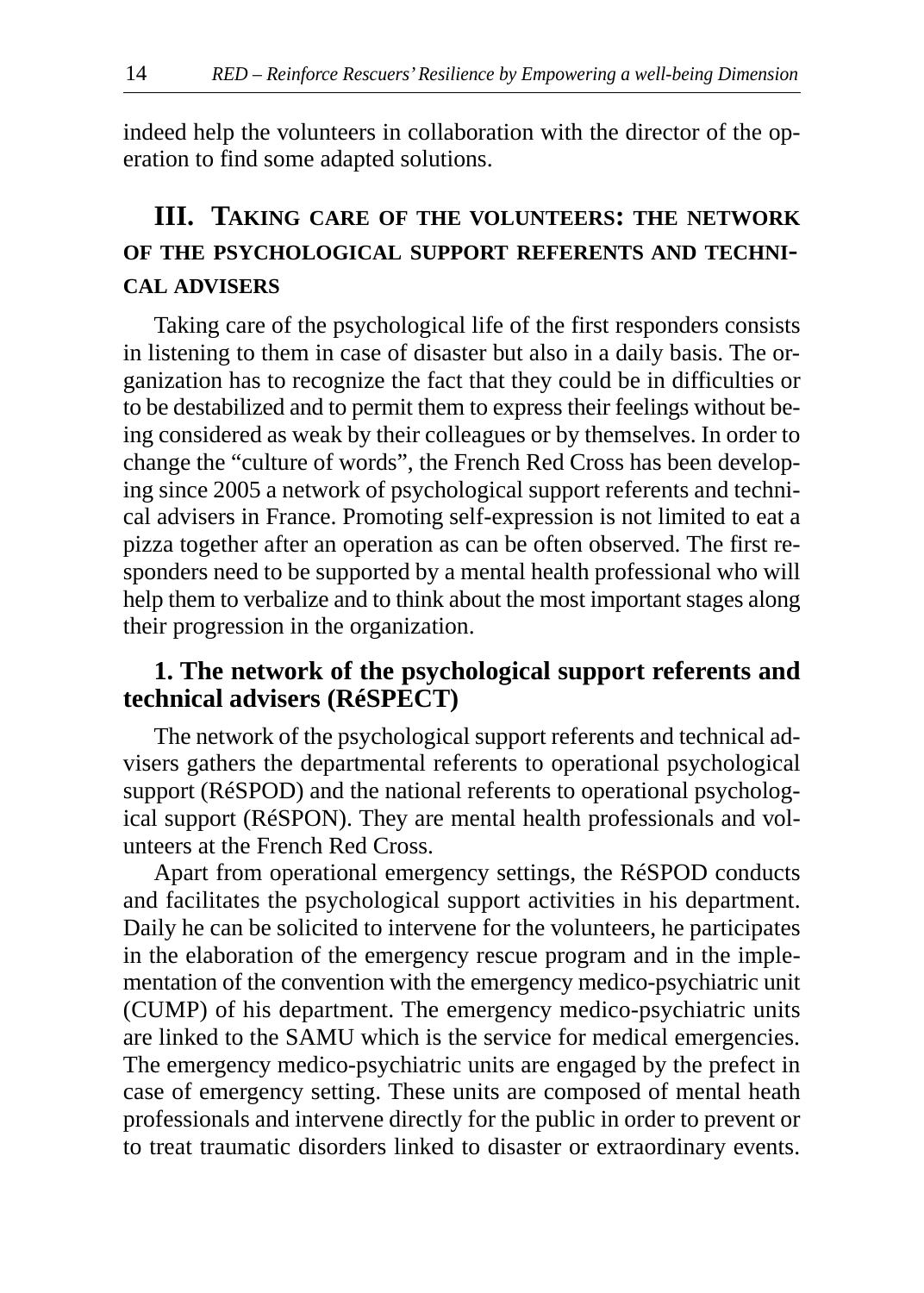The volunteers of the French Red Cross provide a humanitarian psychological support to the victims upstream from the psychiatric care. On the field, the French Red Cross and the CUMP have complementary actions.

In emergency settings, the missions of the referents to psychological support are:

- $\blacksquare$  To ensure the coordination with the CUMP;
- $\blacksquare$  To assess the needs, to coordinate the psychological support missions by advising the person in charge of the operation in human resources: recruitment and management considering the specificity of the mission;
- $\blacksquare$  To participate in the briefings before the mission, to support the volunteers during their mission and to help them in identifying psychopathological reactions and stress reactions of the victims. They also have to identify the volunteers who present these kinds of disorders;
- To ensure a post-immediate follow up for the volunteers: reception when they come back from a mission, organization of a debriefing or talk groups, advising the first-aid management concerning the follow up of the volunteers back in their departmental delegation, orientation to a mental health professional if necessary.

#### **2. A simulation exercise**

A simulation exercise which took place in Rennes airport, 19th June 2007 illustrates the role and the missions of the referent to psychological support and technical adviser at the French Red Cross. Such exercises allow a reflection upstream: analyse of the positive and negative aspects of the French Red Cross plan in terms of psychological support and an analysis of the quality of the coordination between the different stakeholders (Prefecture, staff of the airport, CUMP, other associations...). The exchanges between the stakeholders and the conclusions of each partner concerning the sequence of the events during the exercise lead to the learning of some lessons and to the development and improvement of a psychological support plan model.

Following the declaration of the Rennes Prefecture of a simulation of an air crash at the airport, the director of the emergency and first-aid of the local Red Cross asked for a RéSPON and a RéSPOD to be on the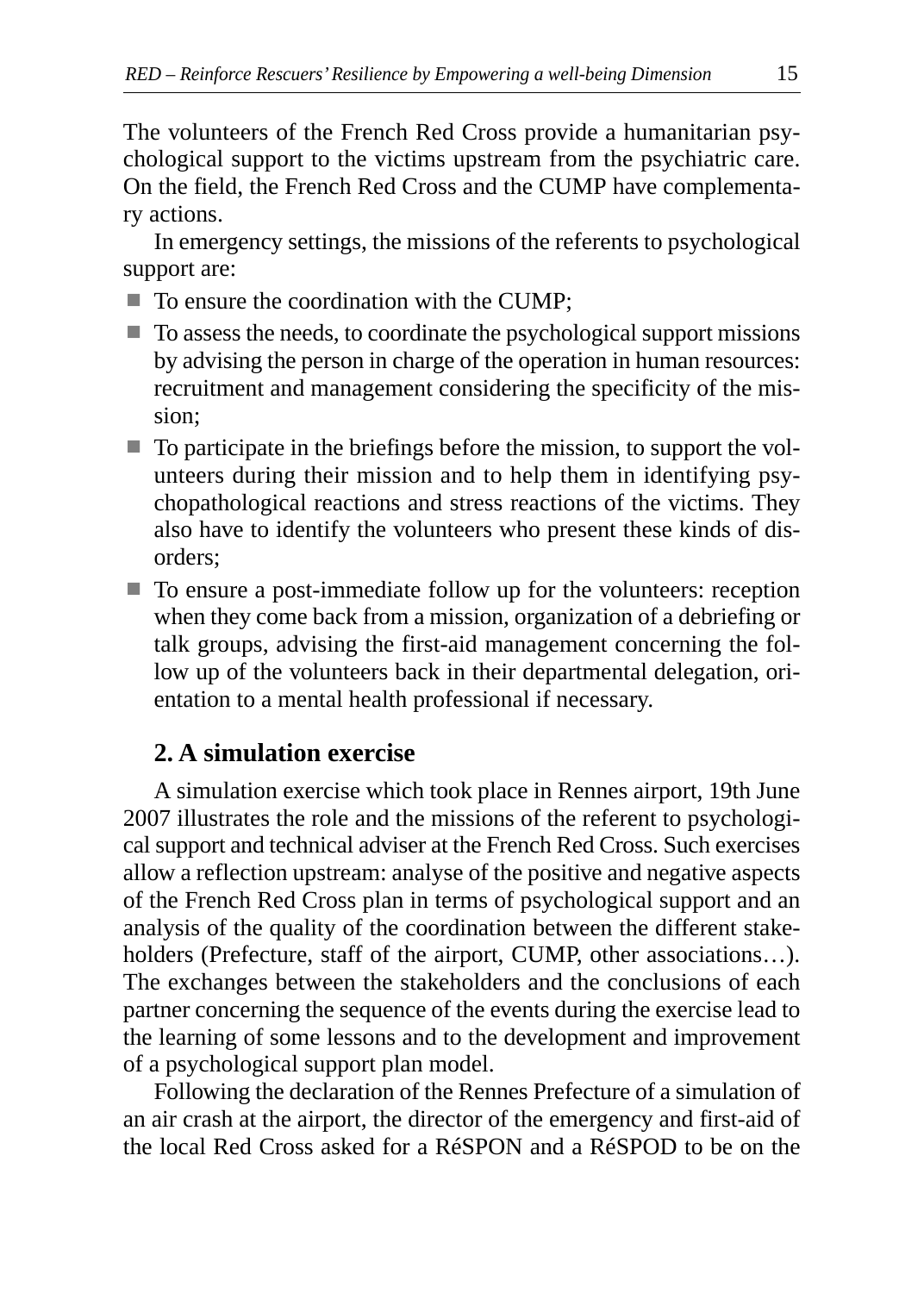field. The RéSPOD came from a nearby department. Two RéSPON with strong experience of the operations were observers, the first one stayed at the airport and the other one followed the RéSPOD during the mission. Students played the role of the victims and their families. They were identifiable thanks to a shirt front.

This exercise was an occasion for the first-aid volunteers to discover in emergency setting the role and the missions of the RéSPOD:



## *Assessment of the needs in terms of psychological support:*

- The reception of families living a stressful or traumatic experience requires that the volunteers should be trained in psychological support and in the listening behaviours in the common interest of the families and of the volunteers themselves. The person in charge of the recruitment of the volunteers for an operation should make sure of the training's validation and of the availability of the volunteers to support others. In other words, the rescuers shouldn't be confronted to professional or personal psychological problems.
- **Presence of the RéSPOD to support and supervise the volunteers in**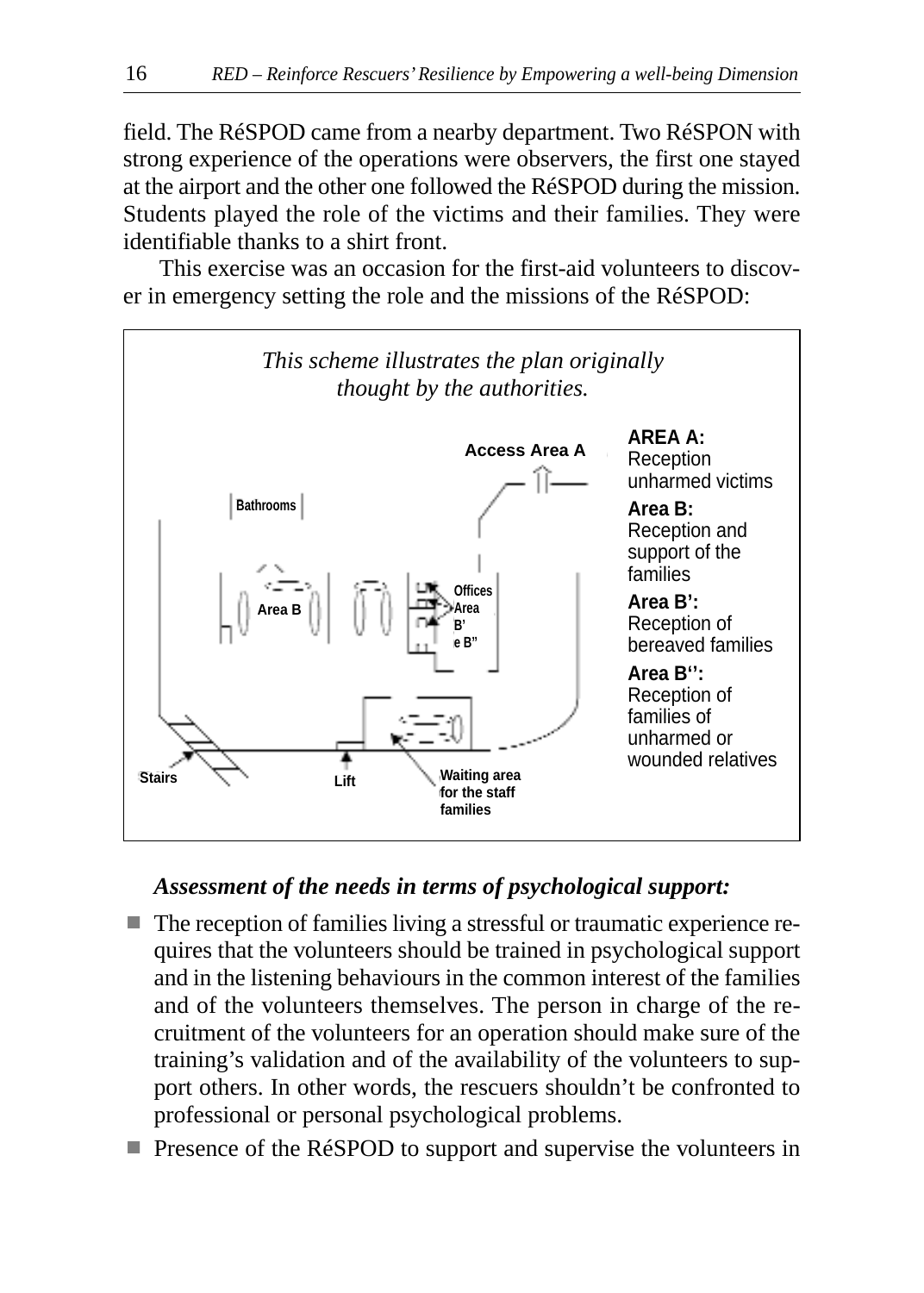their mission. The RéSPOD keeps contact by phone with a RéSPON whose role is to assure the back office.

- The RéSPOD has to keep watch over the families waiting area:
	- Waiting during long hours without any information about the relatives could lead to a climate of tension and to the contagion of the emotions.
	- The presence of the media in this area in the beginning of the operation might represent another difficulty which aggravates the tension.

## *Support and supervision of the volunteers concerning the psychological support activities:*

 $\blacksquare$  The director of the operations and the RéSPOD organize a briefing before the beginning of the mission.

*General information given concerns:*

- The situation: what happened, in which circumstances?
- The victims: are they wounded, are they in a critical state, are there some children, are people dead?
- Often the mission of the French Red Cross has to support the families in the waiting area. Indeed the humanitarian psychological support begins often by giving answers to the fundamental needs of the victims. A shelter has to be set up in order to take into account the material well-being of the victims: e.g. to provide survival blankets, water, coffee, etc.

*Information concerning the psychological aspects is also given:*

- Some benchmarks about the expected reactions of the victims according to the different area of the plan: the families waiting area or the victims' area.
- Some benchmarks about the behaviours to adopt (to introduce themselves, to explain what they are going to do, to assess the needs of the population, to propose some solutions when it's possible, to orient to the other stakeholders when necessary…)
- Instructions concerning the orientation of the people showing an important psychological suffering (The CUMP takes over from the Red Cross).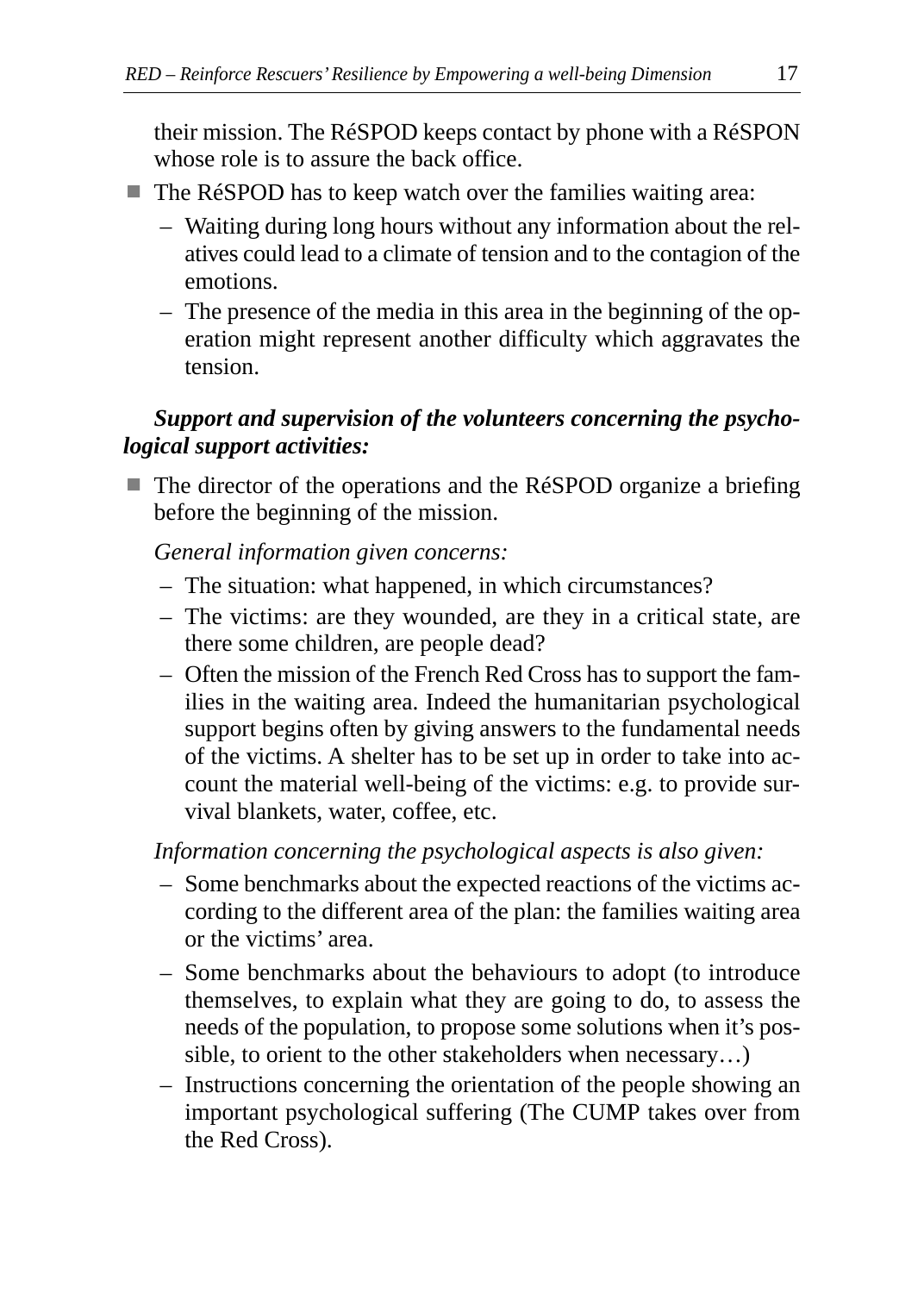- If one of the volunteers is in difficulty they should ask a colleague to take over from them and not hesitate to appeal to the RéSPOD.
- Announcement of the organization of a debriefing with the RéS-POD at the end of the mission.

#### *The RéSPOD stays in contact with the director of the operation:*

The communication and the coordination with the director of the operation allow the taking into account of the importance of the psychological support in the mission of the volunteers. During the exercise, the volunteers gave the RéSPOD a good welcome and identified his missions even if sometimes his role had to be specified again. The work of the volunteers was relevant despite an important agitation and confusion in the families waiting area.

#### *The RéSPOD stays in contact with the CUMP:*

When a RéSPOD arrives on the field of an operation, he introduces himself to the coordinator of the CUMP and explains to him the nature of his mission. The role of each stakeholder is thus perfectly identified, which permits a good collaboration afterwards. When the families or the victims present some psychological disorders, a professional of the CUMP takes care of them and the RéSPOD discuss the intervention with the volunteers if necessary.

The RéSPOD may ask the CUMP to intervene and vice versa.

The constant exchanges between them about the assessment of the psychological needs permit to modify the interventions.

For instance during the simulation exercise, the exchanges between the RéSPOD and the coordinator of the CUMP permitted:

- To the CUMP to ask the volunteers of the Red Cross to intervene in another area than the families waiting area. So the Red Cross volunteers also carried their activities in the area for the unscathed victims of the air crash;
- $\blacksquare$  The identification of the person in charge of the area who will beneficiate from the support of the RéSPOD during the briefing according to the specificities of this area. The person in charge of the area will assure the operational link with the CUMP;
- The organization of teams composed by a volunteer of the French Red Cross and a mental health professional of the CUMP;
- In close cooperation with the CUMP, the volunteers of the French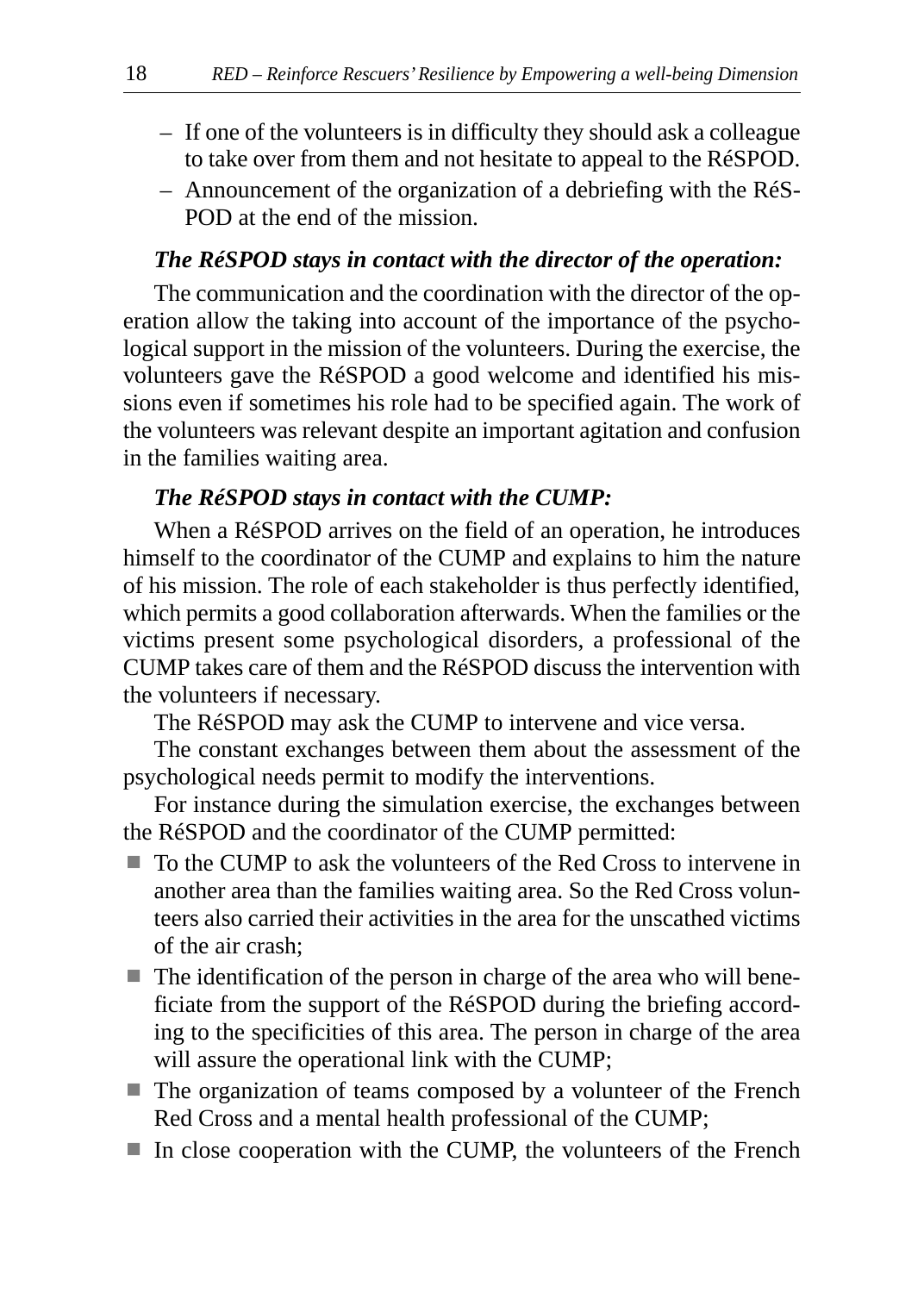Red Cross reorganized the families waiting area and closed the blinds in order to prevent the families from viewing the crash area.

#### *The debriefing of the volunteers:*



The aim of a debriefing, on the spot of the simulation exercise, is to allow to the volunteers to call into question the operation according to their own feelings. The debriefing is also an occasion for the group to share questions and remarks about their role during the operation. But the debriefing is also a mean for the RéSPOD to identify the volunteers who have been weakened or shocked by the mission. This is also an occasion to highlight the normality of the emotional reaction they might feel and the difficulties they encountered on the field. The RéSPOD can possibly propose a second debriefing if he judges it necessary. If a volunteer needs an individual support the RéSPOD can propose an appointment or an orientation to a mental health professional outside of the Red Cross.

The well-being of the rescuers should be restored by the debriefing.

This simulation exercise leads to the calling into question of the fundamental aspects of the psychological dimension of our mission.

Lastly it would be advisable to clearly define the role of each stakeholder in each zone.